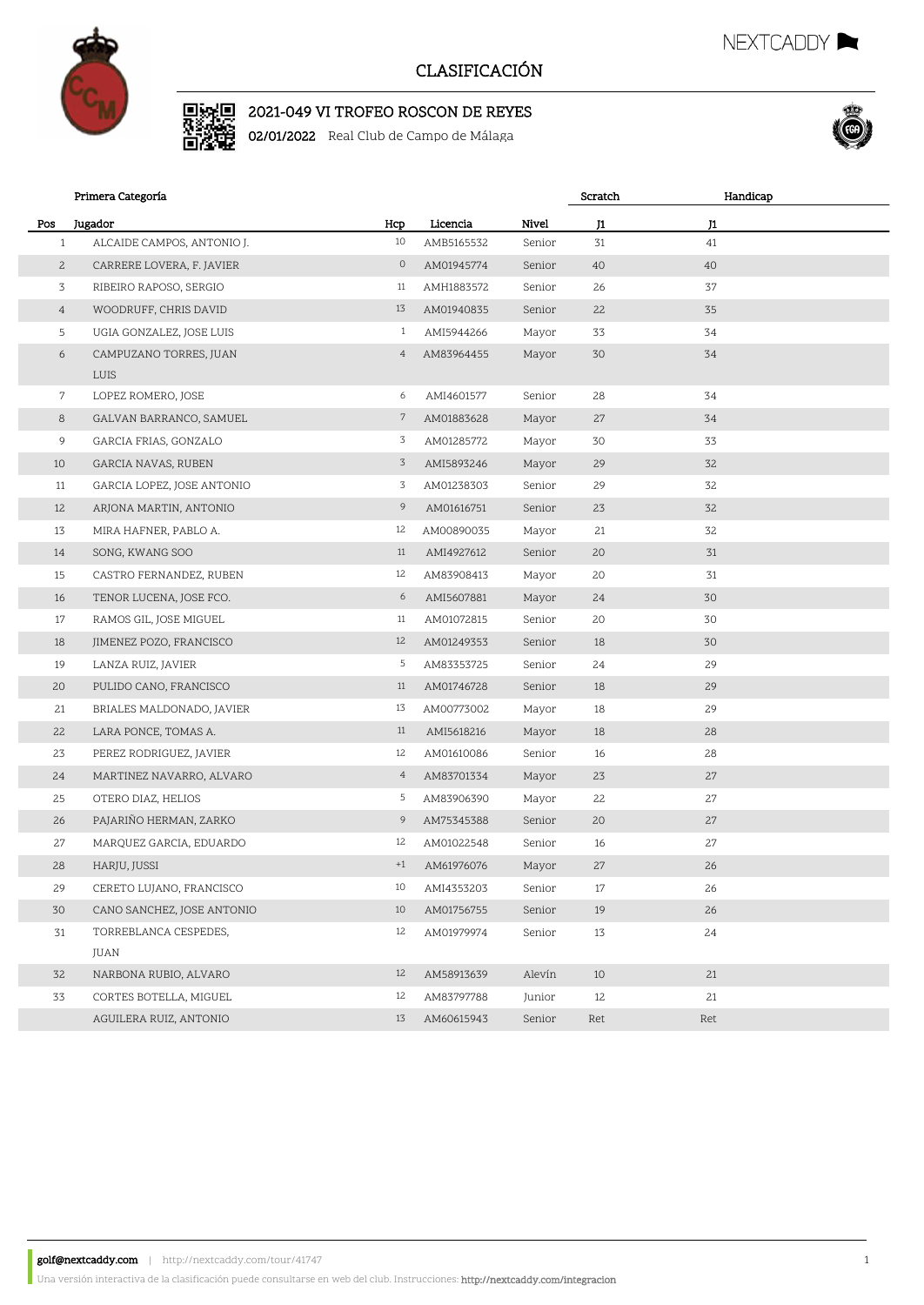

驣

## CLASIFICACIÓN

# 2021-049 VI TROFEO ROSCON DE REYES

02/01/2022 Real Club de Campo de Málaga



NEXTCADDY **NEXTCADDY** 

### Segunda Categoría Pos Jugador Hcp Licencia Nivel J1 Scratch J1 Handicap 1 NIVEN, MICHAEL 14 AMI5898005 Senior 26 39 GONZALEZ HERRERA, 22 AM01266180 Senior 17 39 M.CARMEN 2 3 PEREZ RODRIGUEZ, SEBASTIAN 17 AM01614386 Senior 21 38 4 GIMENO OLIVARES, JORGE 17 CM41885386 Mayor 21 38 5 TORTOSA BURGOS, JESUS 17 AM01615363 Senior 20 37 6 GONZALEZ BRAVO, MANUEL 21 AM01279644 Senior 17 37 CORTES MANSO-BUENO, 21 AMD2795237 Senior 17 37 MIGUEL ANGEL 7 8 KHAN, YAQUB 15 AMF4806569 Senior 21 36 9 LUQUE RODRIGUEZ, CARLOS 16 AM01202936 Senior 20 36 10 MARTIN SANCHEZ, DOMINGO 21 AM01321354 Senior 17 36 VILLAVIEJA URZAINQUI, ANGEL 14 AMI5148670 Mayor 23 35 JAVIER 11 12 SANZ DURO, FELIX 17 AM01050739 Senior 18 35 13 EKLUND NORRBY, TOMAS 18 AMI5884324 Senior 18 34 14 BORREGO GALVEZ, SALVADOR 17 AM01267113 Senior 17 32 NAVARRO CORREDERA, 17 AM01950660 Senior 16 31 MANUEL 15 16 NARBONA MEDINA, LUIS M. 20 AM01209618 Senior 13 31 CERVILLA RODRIGUEZ, 21 AM01136200 Senior 13 31 FRANCISCO 17 GONZALEZ BOLLULLOS, JOSE 16 AM01267119 Senior 16 30 LUIS 18 19 ULANDER, TUULA 19 AM01040431 Senior 12 30 20 RUIZ ENRIQUEZ, JUAN LUIS 22 AM01616748 Senior 11 30 21 WELCH, MAGGIE 23 AM01608693 Senior 8 30 22 BENAVENTE CASAJUS, MANUEL 14 AMD2619327 Senior 16 29 GALLARDO MERINAS, JOSE 15 AM01142395 Senior 14 28 MARIA 23 LOPEZ CABALLERO, JUAN 15 AM01156350 Senior 12 26 CARLOS 24 25 ORELLANA GARCIA, ROQUE 16 AM01901604 Senior 13 26 26 RUIZ AVILA, ALVARO 19 AM15696947 Senior 11 26 27 LEDESMA ROJI, ALVARO 18 AM01936264 Mayor 11 24 28 ULANDER, ILKKA 20 AM01040416 Senior 8 24 29 RODRIGUEZ RAMIREZ, JOAQUIN 15 AMB2616097 Senior 11 22 ROPERO ARRABAL, ANTONIO 18 AMI4939078 Senior Ret Ret